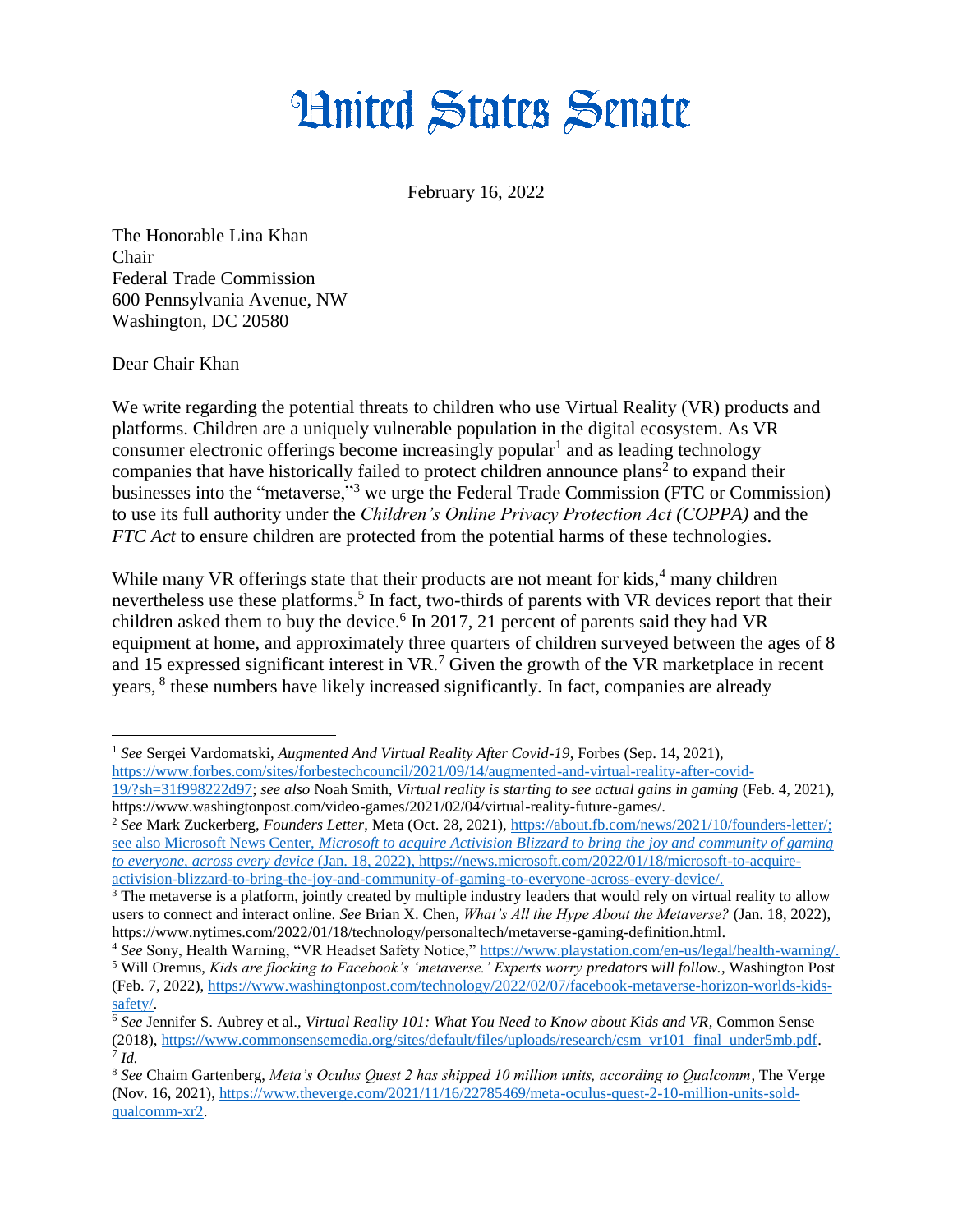The Honorable Lina Khan February 16, 2022 Page 2

marketing multiple VR games that are designed for children and marketed as appropriate for users under the age of  $13.<sup>9</sup>$ 

Children's increasing use of VR warrants serious concerns about new threats to young users' wellbeing. Many VR platforms and headsets currently do not have basic parental controls, and reports point to harms such as harassment and unsafe content in the metaverse.<sup>10</sup> Additionally, VR companies' plans to present commercial advertisements in the metaverse could lead to harmful marketing practices that may be inherently manipulative of children.<sup>11</sup> While policymakers, parents, and pediatricians would all benefit from increased understanding about the effects—positive and negative—that VR may have on children, sufficient information exists to warrant the FTC's vigilance in this area.

Therefore, we encourage the Commission to monitor this issue and use its authority under *COPPA* and the *FTC Act* to protect children in the metaverse. *COPPA* prohibits the collection, use, or disclosure of children's personal information, including the use of personal information to profile children or serve targeted advertising to them, without notice to parents and parental consent. <sup>12</sup> Relatedly, Section 5 of the *FTC Act* prohibits companies from engaging in "unfair or deceptive acts or practices in or affecting interstate commerce."<sup>13</sup> Under this standard, an act or practice is "unfair" if it "causes or is likely to cause substantial injury to consumers which is not reasonably avoidable by consumers themselves and not outweighed by countervailing benefits to consumers or to competition."<sup>14</sup> A deceptive practice is defined as one in which "a representation, omission or practice is likely to mislead the consumer."<sup>15</sup> The FTC thus has a statutory obligation to ensure that powerful technology platforms treat young people fairly, comply with the platforms' own public statements, and protect children's privacy.

 $\overline{a}$ 

<sup>9</sup> *See, e.g.*, Viveport, "Cabinets of Wonder," [https://www.viveport.com/861cd7a8-7c68-4dc6-b04f-354a3751d9bb;](https://www.viveport.com/861cd7a8-7c68-4dc6-b04f-354a3751d9bb) Amazon, "Abacus Brands Dino Dig VR," [https://www.amazon.com/Abacus-Brands-Dino-Dig-](https://www.amazon.com/Abacus-Brands-Dino-Dig-Interactive/dp/B09394CFJJ/ref=sr_1_5?keywords=virtual+reality+games+for+kids&qid=1643663947&sr=8-5)[Interactive/dp/B09394CFJJ/ref=sr\\_1\\_5?keywords=virtual+reality+games+for+kids&qid=1643663947&sr=8-5](https://www.amazon.com/Abacus-Brands-Dino-Dig-Interactive/dp/B09394CFJJ/ref=sr_1_5?keywords=virtual+reality+games+for+kids&qid=1643663947&sr=8-5) ("Manufacturer recommended age: 8 years and up"); *see also* Commonsense Media, Game Reviews, "Playstation VR," [https://www.commonsensemedia.org/reviews/age/8/age/9/age/10/age/11/category/game/platform/playstation](https://www.commonsensemedia.org/reviews/age/8/age/9/age/10/age/11/category/game/platform/playstation-vr-54916)[vr-54916](https://www.commonsensemedia.org/reviews/age/8/age/9/age/10/age/11/category/game/platform/playstation-vr-54916) (multiple games rated "age 8+" and "age 10+").

<sup>10</sup> *See* Catherine Buni, *If Social Media Can Be Unsafe for Kids, What Happens in VR?*, Slate (Oct. 11, 2021) [https://slate.com/technology/2021/10/facebook-virtual-reality-metaverse-safety-children-jakki-bailey.html.](https://slate.com/technology/2021/10/facebook-virtual-reality-metaverse-safety-children-jakki-bailey.html)

 $11$  Research indicates that children struggle to identify embedded advertising in video content. This raises concerns that they may experience similar difficulties identifying marketing in VR. *See* Oculus Blog, *Testing In-Headset VR Ads*, Meta (Jun. 16, 2021)[, https://www.oculus.com/blog/testing-in-headset-vr-ads/;](https://www.oculus.com/blog/testing-in-headset-vr-ads/) Rebecca Mardon, *YouTube's child viewers may struggle to recognise adverts in videos from 'virtual play dates'*, London School of Economics (Sep. 25, 2019); *see also* V. Verdoodt, *Children's Rights and Advertising Literacy in the Digital Era: Towards An Empowering Regulatory Framework For Commercial Communication.* Doctoral dissertation, Ghent University (2018).

<sup>12</sup> COPPA FAQs, A, https://www.ftc.gov/tips-advice/business-center/guidance/complying-coppa-frequently-askedquestions.

 $13$  15 U.S.C. §45(a).

<sup>14</sup> *Id*. §45(n).

<sup>15</sup> *ITT Continental Baking Co. Inc.*, 83 F.T.C. 865, 965 (1976).